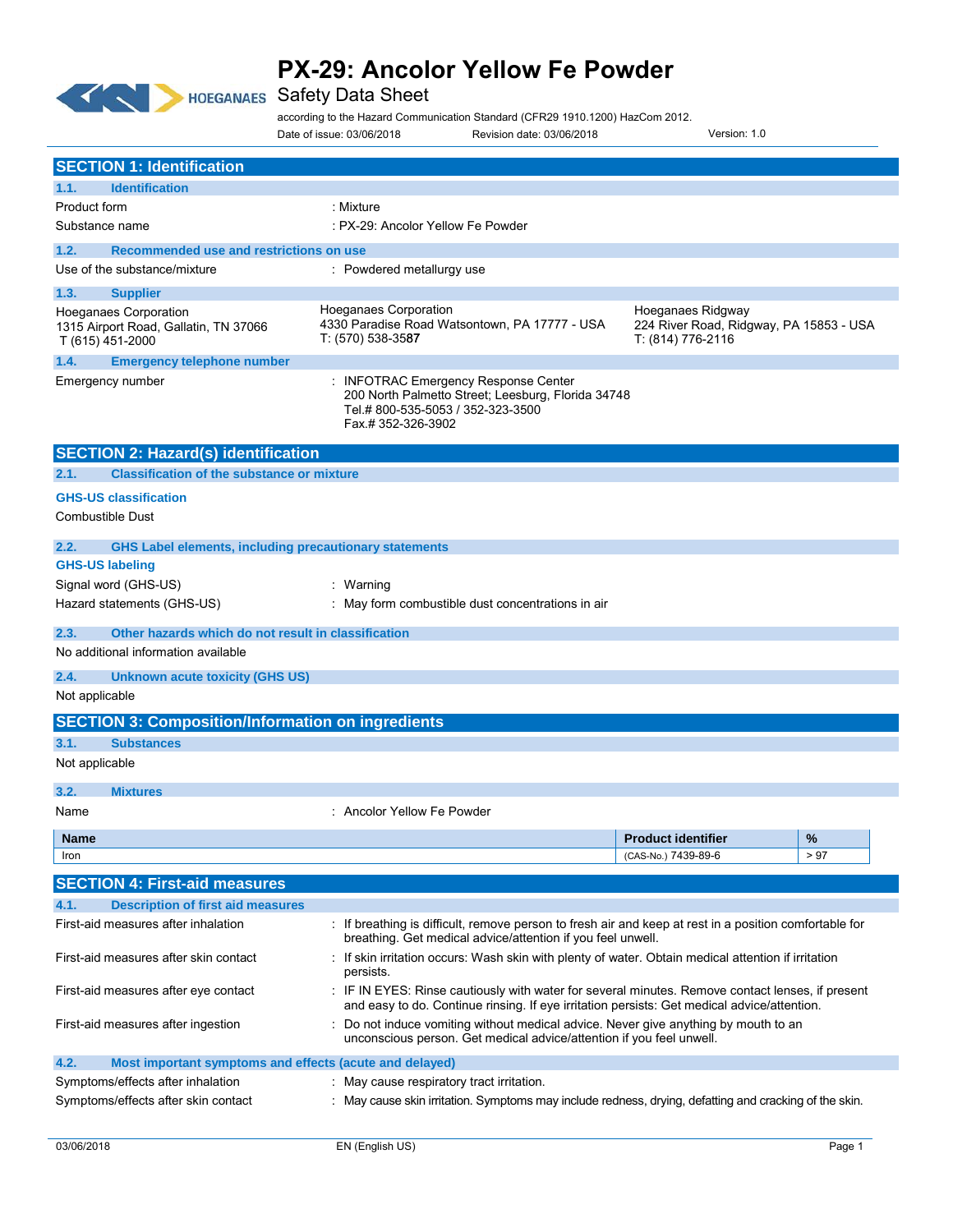Safety Data Sheet

according to the Hazard Communication Standard (CFR29 1910.1200) HazCom 2012.

|      | Symptoms/effects after eye contact                              | : May cause eye irritation. Symptoms may include discomfort or pain, excess blinking and tear<br>production, with possible redness and swelling. |
|------|-----------------------------------------------------------------|--------------------------------------------------------------------------------------------------------------------------------------------------|
|      | Symptoms/effects after ingestion                                | May be harmful if swallowed. May cause gastrointestinal irritation, nausea, vomiting and diarrhea.                                               |
| 4.3. | Immediate medical attention and special treatment, if necessary |                                                                                                                                                  |
|      |                                                                 |                                                                                                                                                  |

Symptoms may be delayed. In case of accident or if you feel unwell, seek medical advice immediately (show the label where possible).

| <b>SECTION 5: Fire-fighting measures</b>                                            |                                                                                                                                                                                                                                                                                                                                                                                                                                                                                                                                                                                |
|-------------------------------------------------------------------------------------|--------------------------------------------------------------------------------------------------------------------------------------------------------------------------------------------------------------------------------------------------------------------------------------------------------------------------------------------------------------------------------------------------------------------------------------------------------------------------------------------------------------------------------------------------------------------------------|
| 5.1.<br>Suitable (and unsuitable) extinguishing media                               |                                                                                                                                                                                                                                                                                                                                                                                                                                                                                                                                                                                |
| Suitable extinguishing media                                                        | : Use extinguishing media appropriate for surrounding fire.                                                                                                                                                                                                                                                                                                                                                                                                                                                                                                                    |
| Unsuitable extinguishing media                                                      | : Do not use a water jet since it may cause the fire to spread.                                                                                                                                                                                                                                                                                                                                                                                                                                                                                                                |
| 5.2.<br>Specific hazards arising from the chemical                                  |                                                                                                                                                                                                                                                                                                                                                                                                                                                                                                                                                                                |
| Fire hazard                                                                         | : Combustible dust. Products of combustion may include, and are not limited to: oxides of<br>carbon.                                                                                                                                                                                                                                                                                                                                                                                                                                                                           |
| <b>Explosion hazard</b>                                                             | : Airborne dust in sufficient concentrations when confined and exposed to a sufficient ignition<br>source can explode.                                                                                                                                                                                                                                                                                                                                                                                                                                                         |
| Reactivity                                                                          | : No dangerous reactions known under normal conditions of use.                                                                                                                                                                                                                                                                                                                                                                                                                                                                                                                 |
| 5.3.<br>Special protective equipment and precautions for fire-fighters              |                                                                                                                                                                                                                                                                                                                                                                                                                                                                                                                                                                                |
| Protection during firefighting                                                      | : Keep upwind of fire. Wear full fire fighting turn-out gear (full Bunker gear) and respiratory<br>protection (SCBA).                                                                                                                                                                                                                                                                                                                                                                                                                                                          |
| <b>SECTION 6: Accidental release measures</b>                                       |                                                                                                                                                                                                                                                                                                                                                                                                                                                                                                                                                                                |
| 6.1.<br>Personal precautions, protective equipment and emergency procedures         |                                                                                                                                                                                                                                                                                                                                                                                                                                                                                                                                                                                |
| General measures                                                                    | : Use personal protection recommended in Section 8. Isolate the hazard area and deny entry to<br>unnecessary and unprotected personnel. Dust deposits should not be allowed to accumulate<br>on surfaces, as these may form an explosive mixture if they are released into the<br>atmosphere in sufficient concentration. Avoid dispersal of dust in the air (i.e., clearing dust<br>surfaces with compressed air). Consider the use of non-sparking tools.                                                                                                                    |
| 6.1.1.<br>For non-emergency personnel<br>No additional information available        |                                                                                                                                                                                                                                                                                                                                                                                                                                                                                                                                                                                |
| 6.1.2.<br>For emergency responders<br>No additional information available           |                                                                                                                                                                                                                                                                                                                                                                                                                                                                                                                                                                                |
| 6.2.<br><b>Environmental precautions</b>                                            |                                                                                                                                                                                                                                                                                                                                                                                                                                                                                                                                                                                |
| Prevent entry to sewers and public waters.                                          |                                                                                                                                                                                                                                                                                                                                                                                                                                                                                                                                                                                |
| 6.3.<br>Methods and material for containment and cleaning up                        |                                                                                                                                                                                                                                                                                                                                                                                                                                                                                                                                                                                |
| For containment                                                                     | : Contain spill, then place in a suitable container. Minimize dust generation. Do not flush to sewer<br>or allow to enter waterways. Use appropriate Personal Protective Equipment (PPE).                                                                                                                                                                                                                                                                                                                                                                                      |
| Methods for cleaning up                                                             | : Vacuum or sweep material and place in a disposal container. Provide ventilation.                                                                                                                                                                                                                                                                                                                                                                                                                                                                                             |
| 6.4.<br><b>Reference to other sections</b>                                          |                                                                                                                                                                                                                                                                                                                                                                                                                                                                                                                                                                                |
| For further information refer to section 8: "Exposure controls/personal protection" |                                                                                                                                                                                                                                                                                                                                                                                                                                                                                                                                                                                |
| <b>SECTION 7: Handling and storage</b>                                              |                                                                                                                                                                                                                                                                                                                                                                                                                                                                                                                                                                                |
| 7.1.<br><b>Precautions for safe handling</b>                                        |                                                                                                                                                                                                                                                                                                                                                                                                                                                                                                                                                                                |
| Precautions for safe handling                                                       | : Keep away from heat, hot surfaces, sparks, open flames and other ignition sources. No<br>smoking. Avoid contact with skin and eyes. Avoid generating and breathing dust. Do not<br>swallow. Handle and open container with care. When using do not eat, drink or smoke. Good<br>housekeeping is important to prevent accumulation of dust. The use of compressed air for<br>cleaning clothing, equipment, etc, is not recommended. Use only in well ventilated areas.<br>Handling this product may result in electrostatic accumulation. Use proper grounding<br>procedures. |
| Hygiene measures                                                                    | : Wash contaminated clothing before reuse. Wash hands, forearms and face thoroughly after<br>handling.                                                                                                                                                                                                                                                                                                                                                                                                                                                                         |
| Conditions for safe storage, including any incompatibilities<br>7.2.                |                                                                                                                                                                                                                                                                                                                                                                                                                                                                                                                                                                                |
| Storage conditions                                                                  | : Keep away from sources of ignition. Keep out of the reach of children. Keep container tightly<br>closed. Store in dust-tight, dry, labelled containers. Avoid any dust buildup by frequent cleaning<br>and suitable construction of the storage area.                                                                                                                                                                                                                                                                                                                        |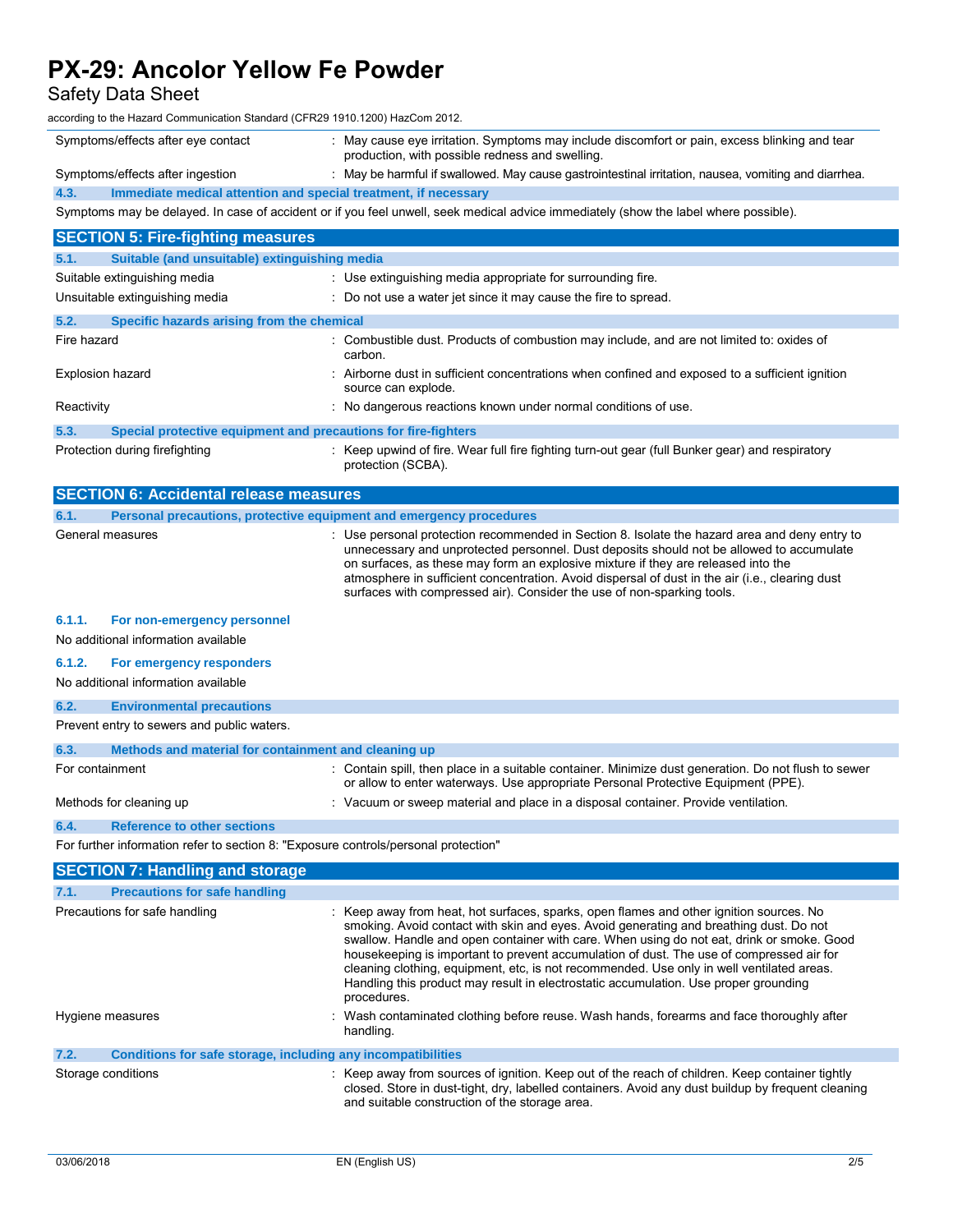Safety Data Sheet

according to the Hazard Communication Standard (CFR29 1910.1200) HazCom 2012.

| <b>SECTION 8: Exposure controls/personal protection</b> |                                                                                                                                                                                                                                                                                                                                                                                                                                                                                                                                                                                                                                                                                        |  |
|---------------------------------------------------------|----------------------------------------------------------------------------------------------------------------------------------------------------------------------------------------------------------------------------------------------------------------------------------------------------------------------------------------------------------------------------------------------------------------------------------------------------------------------------------------------------------------------------------------------------------------------------------------------------------------------------------------------------------------------------------------|--|
| 8.1.<br><b>Control parameters</b>                       |                                                                                                                                                                                                                                                                                                                                                                                                                                                                                                                                                                                                                                                                                        |  |
| Iron (7439-89-6)                                        |                                                                                                                                                                                                                                                                                                                                                                                                                                                                                                                                                                                                                                                                                        |  |
| Not applicable                                          |                                                                                                                                                                                                                                                                                                                                                                                                                                                                                                                                                                                                                                                                                        |  |
| 8.2.<br><b>Appropriate engineering controls</b>         |                                                                                                                                                                                                                                                                                                                                                                                                                                                                                                                                                                                                                                                                                        |  |
| Appropriate engineering controls                        | : Ensure good ventilation of the work station. It is recommended that all dust control equipment<br>such as local exhaust ventilation and material transport systems involved in handling of this<br>product contain explosion relief vents or an explosion suppression system or an oxygen-deficient<br>environment. Ensure that dust-handling systems (such as exhaust ducts, dust collectors,<br>vessels, and processing equipment) are designed in a manner to prevent the escape of dust into<br>the work area (i.e, there is not leakage from the equipment) and are properly grounded. Use only<br>appropriately classified electrical equipment and powered industrial trucks. |  |
| Environmental exposure controls                         | : Avoid release to the environment. Maintain levels below Local environmental protection<br>thresholds.                                                                                                                                                                                                                                                                                                                                                                                                                                                                                                                                                                                |  |

#### **8.3. Individual protection measures/Personal protective equipment**

#### **Hand protection:**

Wear suitable gloves

#### **Eye protection:**

Safety glasses or goggles are recommended when using product.

#### **Skin and body protection:**

Wear suitable protective clothing

#### **Respiratory protection:**

In case of insufficient ventilation, wear suitable respiratory equipment. Respirator selection must be based on known or anticipated exposure levels, the hazards of the product and the safe working limits of the selected respirator.

#### **Other information:**

Do not eat, drink or smoke when using this product. Always wash hands after handling the product. Handle in accordance with good industrial hygiene and safety procedures.

| <b>SECTION 9: Physical and chemical properties</b>            |                                         |     |
|---------------------------------------------------------------|-----------------------------------------|-----|
| Information on basic physical and chemical properties<br>9.1. |                                         |     |
| Physical state                                                | : Solid                                 |     |
| Appearance                                                    | : Granular powder                       |     |
| Color                                                         | : Yellow                                |     |
| Odor                                                          | : Odorless                              |     |
| Odor threshold                                                | : Not applicable                        |     |
| pH                                                            | : Not applicable                        |     |
| Melting point                                                 | : 2798 °F (1536 °C)                     |     |
| Freezing point                                                | : No data available                     |     |
| Boiling point                                                 | : Not applicable                        |     |
| Flash point                                                   | : Not applicable                        |     |
| Relative evaporation rate (butyl acetate=1)                   | : Not applicable                        |     |
| Flammability (solid, gas)                                     | : Not flammable                         |     |
| Vapor pressure                                                | : Not applicable                        |     |
| Relative vapor density at 20 °C                               | : Not applicable                        |     |
| Density                                                       | : 7.36 g/cm <sup>3</sup>                |     |
| Solubility                                                    | : Insoluble                             |     |
| Partition coefficient n-octanol/water                         | : Not relevant for inorganic substances |     |
| Auto-ignition temperature                                     | : Not classified                        |     |
| Decomposition temperature                                     | : Will not decompose                    |     |
| Viscosity, kinematic                                          | : No data available                     |     |
| Viscosity, dynamic                                            | : No data available                     |     |
| 03/06/2018                                                    | EN (English US)                         | 3/5 |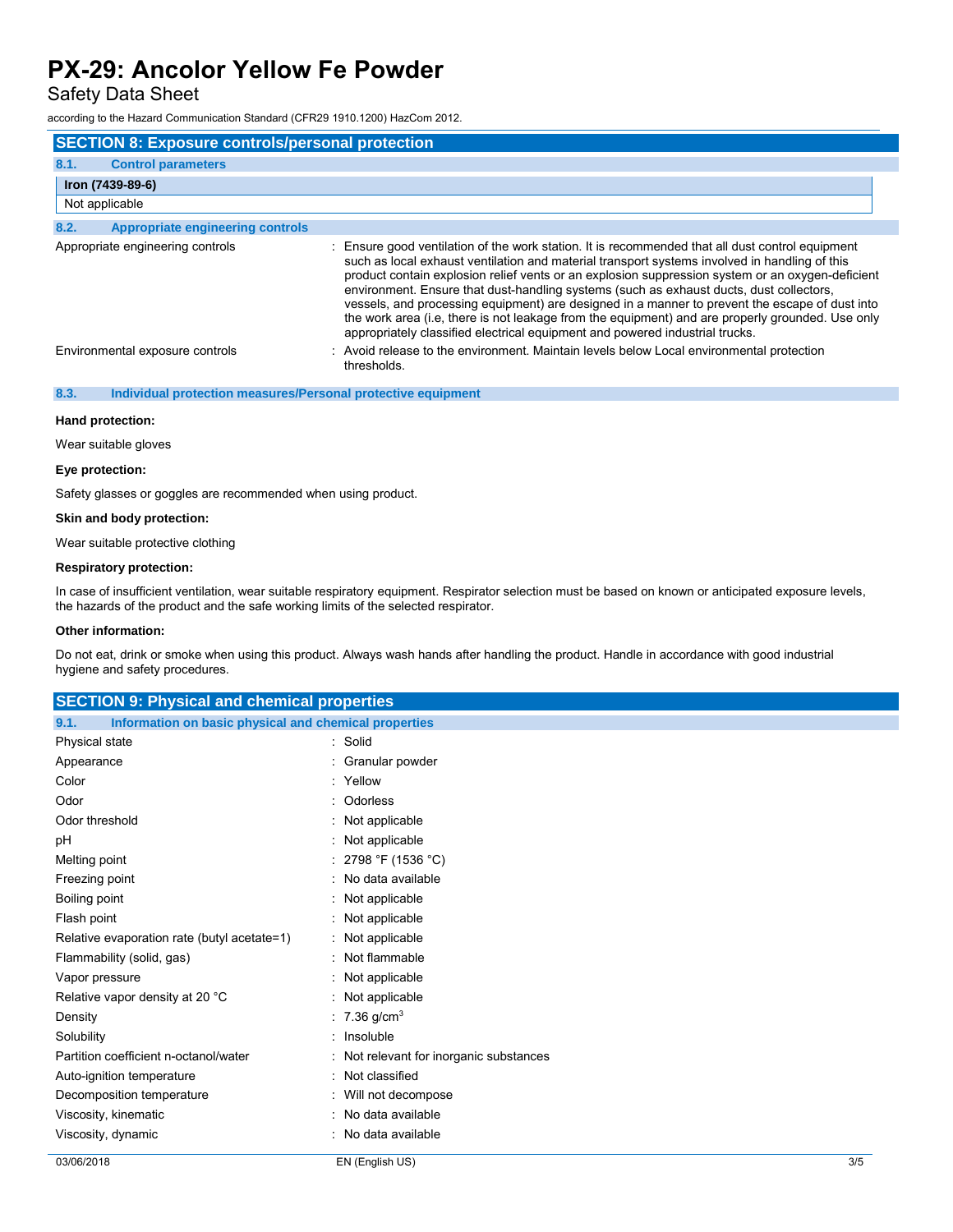Safety Data Sheet

| according to the Hazard Communication Standard (CFR29 1910.1200) HazCom 2012.    |                                                                                                                                                  |  |  |
|----------------------------------------------------------------------------------|--------------------------------------------------------------------------------------------------------------------------------------------------|--|--|
| <b>Explosion limits</b>                                                          | : No data available                                                                                                                              |  |  |
| <b>Explosive properties</b>                                                      | No data available                                                                                                                                |  |  |
| Oxidizing properties<br>$:$ Not oxidizing                                        |                                                                                                                                                  |  |  |
| 9.2.<br><b>Other information</b>                                                 |                                                                                                                                                  |  |  |
| No additional information available                                              |                                                                                                                                                  |  |  |
| <b>SECTION 10: Stability and reactivity</b>                                      |                                                                                                                                                  |  |  |
| 10.1.<br><b>Reactivity</b>                                                       |                                                                                                                                                  |  |  |
| No dangerous reactions known under normal conditions of use.                     |                                                                                                                                                  |  |  |
| 10.2.<br><b>Chemical stability</b>                                               |                                                                                                                                                  |  |  |
| Stable under normal conditions. May form combustible dust concentrations in air. |                                                                                                                                                  |  |  |
| 10.3.<br><b>Possibility of hazardous reactions</b>                               |                                                                                                                                                  |  |  |
| No dangerous reactions known under normal conditions of use.                     |                                                                                                                                                  |  |  |
| 10.4.<br><b>Conditions to avoid</b>                                              |                                                                                                                                                  |  |  |
| Heat. Incompatible materials. Avoid dust formation.                              |                                                                                                                                                  |  |  |
| 10.5.<br><b>Incompatible materials</b>                                           |                                                                                                                                                  |  |  |
| Strong oxidizing agents.                                                         |                                                                                                                                                  |  |  |
| 10.6.<br><b>Hazardous decomposition products</b>                                 |                                                                                                                                                  |  |  |
| May include, and are not limited to: oxides of carbon.                           |                                                                                                                                                  |  |  |
| <b>SECTION 11: Toxicological information</b>                                     |                                                                                                                                                  |  |  |
| 11.1.<br>Information on toxicological effects                                    |                                                                                                                                                  |  |  |
| Acute toxicity                                                                   | : Not classified                                                                                                                                 |  |  |
|                                                                                  |                                                                                                                                                  |  |  |
| Iron (7439-89-6)                                                                 |                                                                                                                                                  |  |  |
| LD50 oral rat                                                                    | 30000 mg/kg                                                                                                                                      |  |  |
| ATE US (oral)                                                                    | 30000 mg/kg body weight                                                                                                                          |  |  |
| Skin corrosion/irritation                                                        | Not classified                                                                                                                                   |  |  |
| Serious eye damage/irritation                                                    | Not classified                                                                                                                                   |  |  |
| Respiratory or skin sensitization                                                | Not classified                                                                                                                                   |  |  |
| Germ cell mutagenicity                                                           | Not classified                                                                                                                                   |  |  |
| Carcinogenicity                                                                  | Not classified                                                                                                                                   |  |  |
| Reproductive toxicity                                                            | : Not classified                                                                                                                                 |  |  |
| Specific target organ toxicity - single exposure                                 | Not classified                                                                                                                                   |  |  |
| Specific target organ toxicity - repeated<br>exposure                            | : Not classified                                                                                                                                 |  |  |
| Aspiration hazard                                                                | : Not classified                                                                                                                                 |  |  |
| Symptoms/effects after inhalation                                                | : May cause respiratory tract irritation.                                                                                                        |  |  |
| Symptoms/effects after skin contact                                              | May cause skin irritation. Symptoms may include redness, drying, defatting and cracking of the skin.                                             |  |  |
| Symptoms/effects after eye contact                                               | : May cause eye irritation. Symptoms may include discomfort or pain, excess blinking and tear<br>production, with possible redness and swelling. |  |  |
| Symptoms/effects after ingestion                                                 | May be harmful if swallowed. May cause gastrointestinal irritation, nausea, vomiting and diarrhea.                                               |  |  |
| Other information                                                                | : Likely routes of exposure: ingestion, inhalation, skin and eye.                                                                                |  |  |
|                                                                                  |                                                                                                                                                  |  |  |
| <b>SECTION 12: Ecological information</b><br>12.1.<br><b>Toxicity</b>            |                                                                                                                                                  |  |  |

| 12.2. | <b>Persistence and degradability</b> |                  |  |
|-------|--------------------------------------|------------------|--|
|       | <b>Ancolor Yellow Fe Powder</b>      |                  |  |
|       | Persistence and degradability        | Not established. |  |